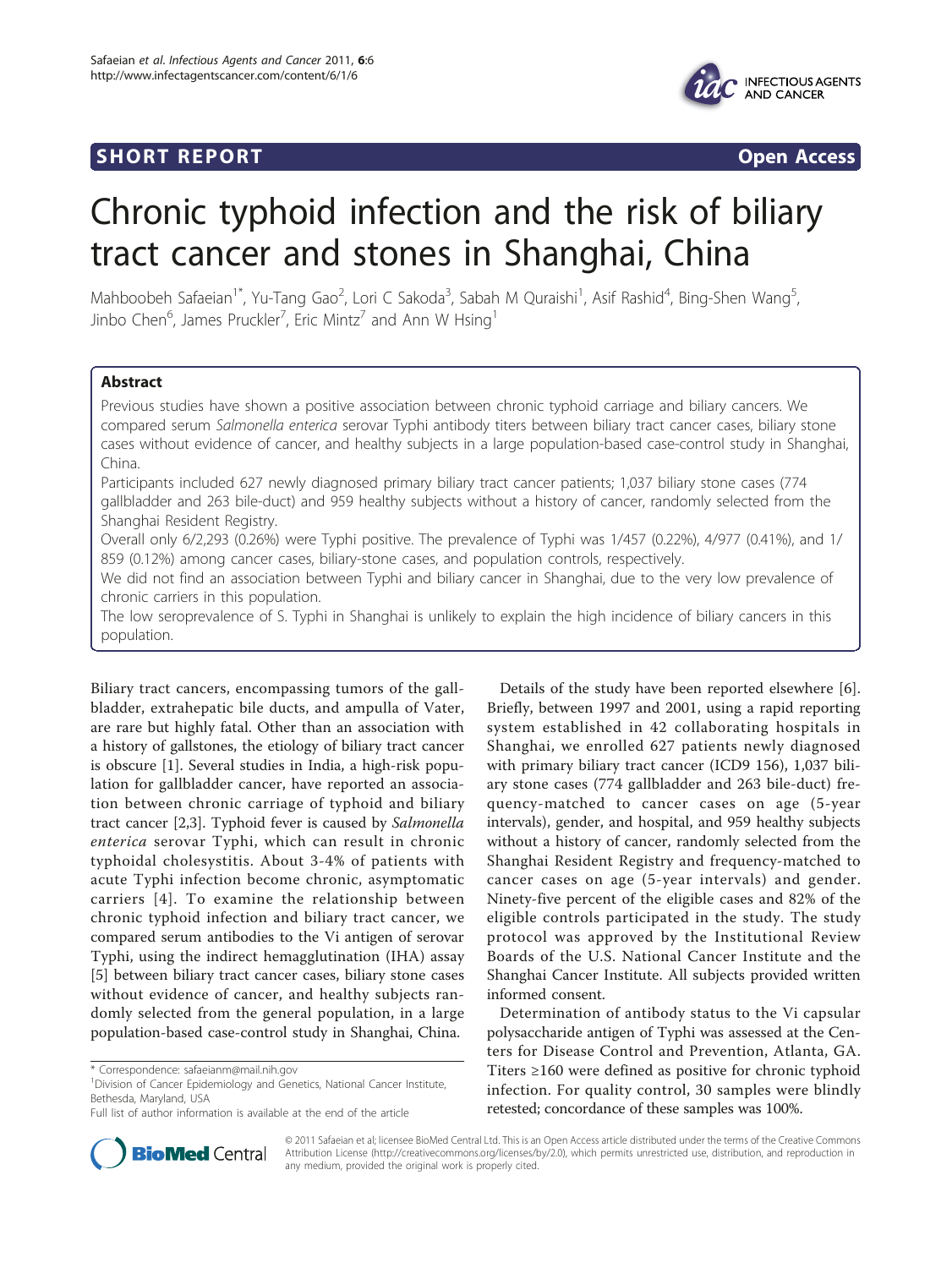We assessed the association of chronic typhoid infection with biliary tract cancer and stones by case-control status (i) overall, and (ii) by anatomic sub-site. Univariate and multivariate odds ratios and 95% confidence intervals were calculated, using maximum likelihood methods.

The characteristics of study subjects are shown in Table 1. Cancer cases (regardless of sub-site) were more likely to have gallstones compared with cancer-free controls. Table [2](#page-2-0) shows the prevalence of chronic typhoid infection by subject status. Of the 2,293 subjects, only 6 (0.26%) were positive at ≥160 titer. Four additional participants  $(0.17%)$  were marginally positive (≥80 titer). The prevalence of Typhi was 1/457 (0.22%), 4/977 (0.41%), and 1/859 (0.12%) among cancer cases, biliarystone cases, and population controls, respectively.

The low prevalence of chronic Typhi carriers in Shanghai largely explains the lack of association between biliary cancer and chronic carriage of Typhi in our study, suggesting that the rise in biliary tract cancer in Shanghai is likely due to other environmental or infectious agents. Biliary tract cancer is ranked  $15<sup>th</sup>$  in cancer incidence in China, which is similar to India (ranked  $14<sup>th</sup>$ ) and Bangladesh (ranked  $12<sup>th</sup>$ ). While it is hard to estimate incidence of typhoid fever, China is classified as a medium typhoid fever incidence country, compared with India which is classified as a high typhoid fever incidence country [\[7](#page-2-0)]. Thus, the very low prevalence of chronic typhoid carriage observed is consistent with the lower prevalence of acute typhoid fever reported in China compared with India and Pakistan [[8](#page-2-0)], where high prevalence of Typhi chronic carriage has been reported  $(-2%)$ . Misclassification of Typhi in cases and controls, due to the lower assay performance in a population where typhoid infection is rare (thus with lower titers among infected), is possible, although such misclassification should be non-differential among cases and controls. While the IHA assay has been well validated in high-prevalence chronic carriage settings, such as India, in a study from Vietnam, an area with high prevalence of acute typhoid fever, very low rates of serologic positivity among the general population were found [[9\]](#page-2-0), suggesting that the Vi-antibody test may be a less useful tool for detection of chronic carriage of Typhi in lowprevalence chronic carriage settings.

Our study is the largest population-based study of biliary tract cancer. With nearly complete case ascertainment and a high response rate, selection bias is minimal in the study. Misclassification of the outcome (cancer and stones) is also minimal, due to the stringent case confirmation.

In summary, due to the very low prevalence of chronic S. typhi carriers in this population, we were unable to evaluate chronic Typhi carriage and biliary cancer in Shanghai. In populations where chronic carriage of Typhi is rare, a much larger sample size and a more sensitive assay are needed to confirm the typhoid hypothesis. However, we are not able to rule out the possibility that chronic typhoid infection is associated with biliary tract cancer in populations with frequent outbreaks or a high prevalence of typhoid fever.

|                                 |                 |       | <b>Biliary Tract Cancer</b> |         |                               |         |                  |         | <b>Biliary Stones</b>     |         |                          |         |
|---------------------------------|-----------------|-------|-----------------------------|---------|-------------------------------|---------|------------------|---------|---------------------------|---------|--------------------------|---------|
| <b>Characteristics</b>          | <b>Controls</b> |       | Gallbladder                 |         | <b>Extrahepatic Bile Duct</b> |         | Ampulla of Vater |         | <b>Gallbladder Stones</b> |         | <b>Bile Duct Stones</b>  |         |
|                                 | N               | $\%$  | N                           | $\%$    | N                             | $\%$    | N                | $\%$    | N                         | $\%$    | N                        | $\%$    |
| Total                           | 859             | 100.0 | 262                         | 100.0   | 140                           | 100.0   | 55               | 100.0   | 728                       | 100.0   | 249                      | 100.0   |
| Age                             |                 |       |                             |         |                               |         |                  |         |                           |         |                          |         |
| $<$ 55                          | 113             | 13.2  | 36                          | 13.7    | 21                            | 15.0    | 5                | 9.1     | 230                       | $31.6*$ | 56                       | $22.5*$ |
| $55 - 64$                       | 247             | 28.8  | 64                          | 24.4    | 37                            | 26.4    | 13               | 23.6    | 207                       | 28.4    | 75                       | 30.1    |
| $\geq 65$                       | 499             | 58.1  | 162                         | 61.8    | 82                            | 58.6    | 37               | 67.3    | 291                       | 40.0    | 118                      | 47.4    |
| Sex                             |                 |       |                             |         |                               |         |                  |         |                           |         |                          |         |
| Male                            | 335             | 39.0  | 72                          | $27.5*$ | 84                            | $60.0*$ | 30               | $54.6*$ | 250                       | $34.3*$ | 120                      | 48.2    |
| Female                          | 524             | 61.0  | 190                         | 72.5    | 56                            | 40.0    | 25               | 45.5    | 478                       | 65.7    | 129                      | 51.8    |
| Education (% $>$ Middle school) | 293             | 34.1  | 57                          | 21.8    | 45                            | 32.4    | 16               | 29.1    | 313                       | 43.0    | 94                       | 37.8    |
| Smoking (%)+                    | 259             | 30.2  | 69                          | 26.4    | 63                            | $45.0*$ | 25               | $45.5*$ | 177                       | $24.3*$ | 92                       | 37.0    |
| Alcohol Use (%)‡                | 177             | 20.6  | 42                          | 16.0    | 45                            | $32.1*$ | 14               | 25.5    | 110                       | $15.1*$ | 48                       | 19.4    |
| Diabetes (%)                    | 71              | 8.3   | 34                          | $13.0*$ | 12                            | 8.6     | 3                | 5.5     | 78                        | $10.7*$ | 29                       | $11.7*$ |
| Hypertension (%)                | 360             | 41.9  | 94                          | 35.9    | 41                            | $29.3*$ | 14               | $25.5*$ | 249                       | 34.2    | 70                       | $28.1*$ |
| Gallstones (%)                  | 150             | 17.5  | 222                         | 84.7*   | 93                            | 66.4*   | 29               | $52.7*$ | $\overline{\phantom{a}}$  |         | $\overline{\phantom{a}}$ |         |
| Body Mass Index (% $\geq$ 25.0) | 251             | 29.3  | 104                         | 39.9    | 32                            | 22.9    | 19               | 34.6    | 271                       | 37.3    | 90                       | 36.3    |

Table 1 Selected characteristics of cases and controls, Shanghai, China

 $*$  Chi-sq test comparing cases and controls,  $p < 0.05$ 

† Current smokers, defined as those who were smoking cigarettes regularly at the time of interview

‡ Current drinkers, defined as those drinking alcohol regularly at the time of interview